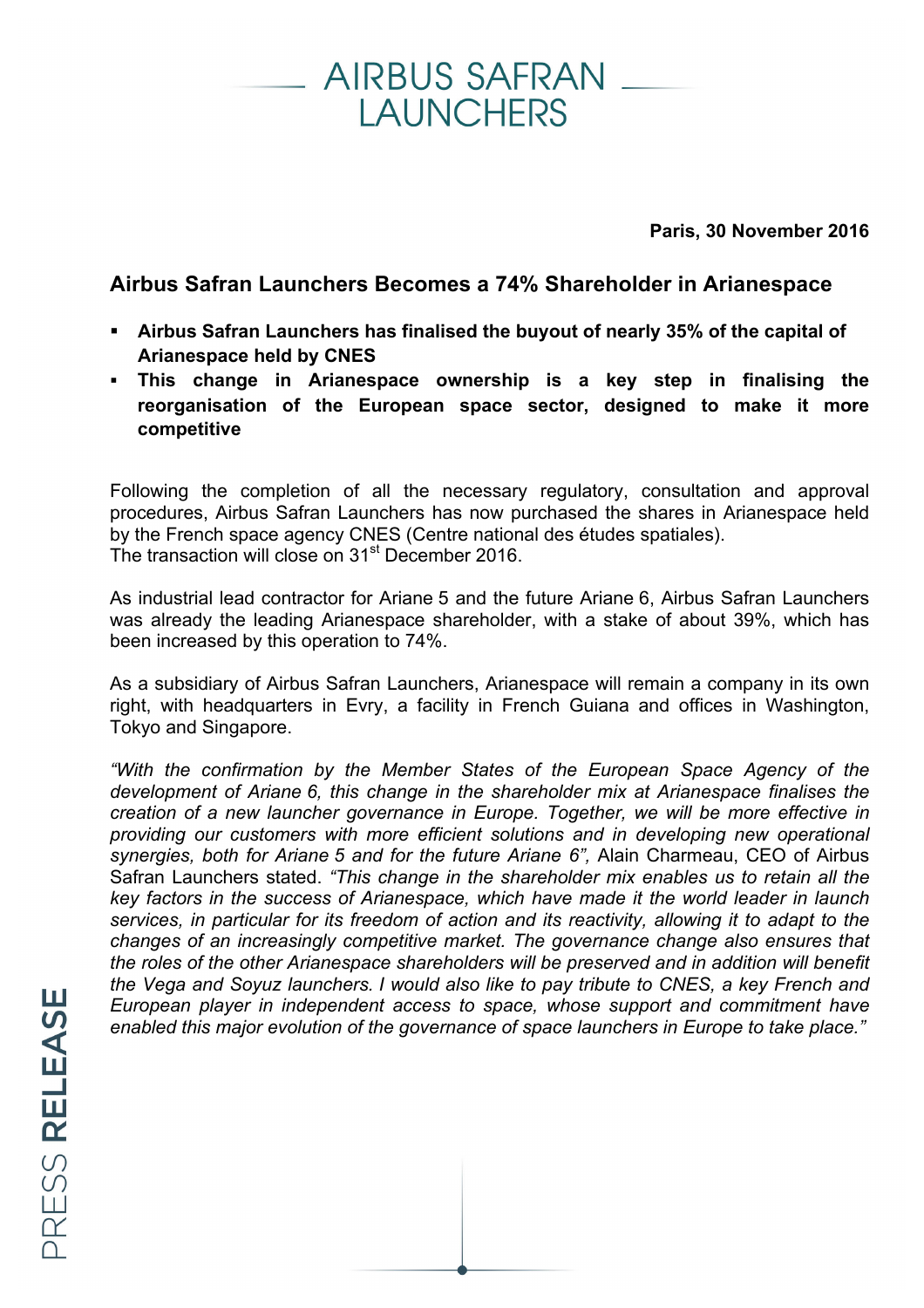# AIRBUS SAFRAN **I AUNCHERS**

Commenting on this operation, CNES President Jean-Yves Le Gall said: *"This sale of CNES's holding in Arianespace is a new step forward in the restructuring of Europe's launchers sector decided by ESA's member states and proposed by CNES at the initiative of France. The restructuring hinges on three areas: development of Ariane 6 and Vega-C with a view to halving launch costs per kilogram compared to Ariane 5; support for continued operations of Ariane 5 until Ariane 6 comes on stream; and a simplification of Europe's launchers sector around the three key players that are ESA, CNES and ASL. Together, these changes should enable Europe to retain the leadership position it has steadily forged in the commercial launch services market over the last 35 years."*

The buyout of the Arianespace shares held by CNES (about 35%) is an integral part of the ambitious triple initiative announced by the Airbus and Safran groups in June 2014:

- The creation of a joint subsidiary, Airbus Safran Launchers, grouping their civil and military space launcher skills and assets
- The development of the new Ariane 6 launch system, which is more competitive and adaptable to market needs
- The implementation of a new form of governance for European launcher programmes, in which industry takes on greater responsibility, up to and including commercial operations

The new Arianespace shareholder mix is part of the response to the request from the ESA Member States for implementation of the new European launchers governance arrangements further to the decisions taken at the ESA Ministerial Conference at the end of 2014.

#### **About Airbus Safran Launchers**

Airbus Safran Launchers develops and supplies innovative and competitive solutions for civil and military space launchers. As lead contractor for the European Ariane 5 and Ariane 6 launcher families, as well as for the French oceanic deterrent force's missiles, its expertise encompasses state-of-the art launch and propulsion system technologies. Airbus Safran Launchers is a joint venture equally owned by Airbus Defence and Space and Safran, which came about as a result of the desire by the two groups to take the European space industry to the highest possible level. With estimated sales of 2.5 billion euros, it employs more than 8,000 highly qualified staff on more than 13 main sites in France and Germany.

#### **Contacts:**

Astrid EMERIT- +33.6.86.65.45.02 astrid.emerit@airbusafran-launchers.com